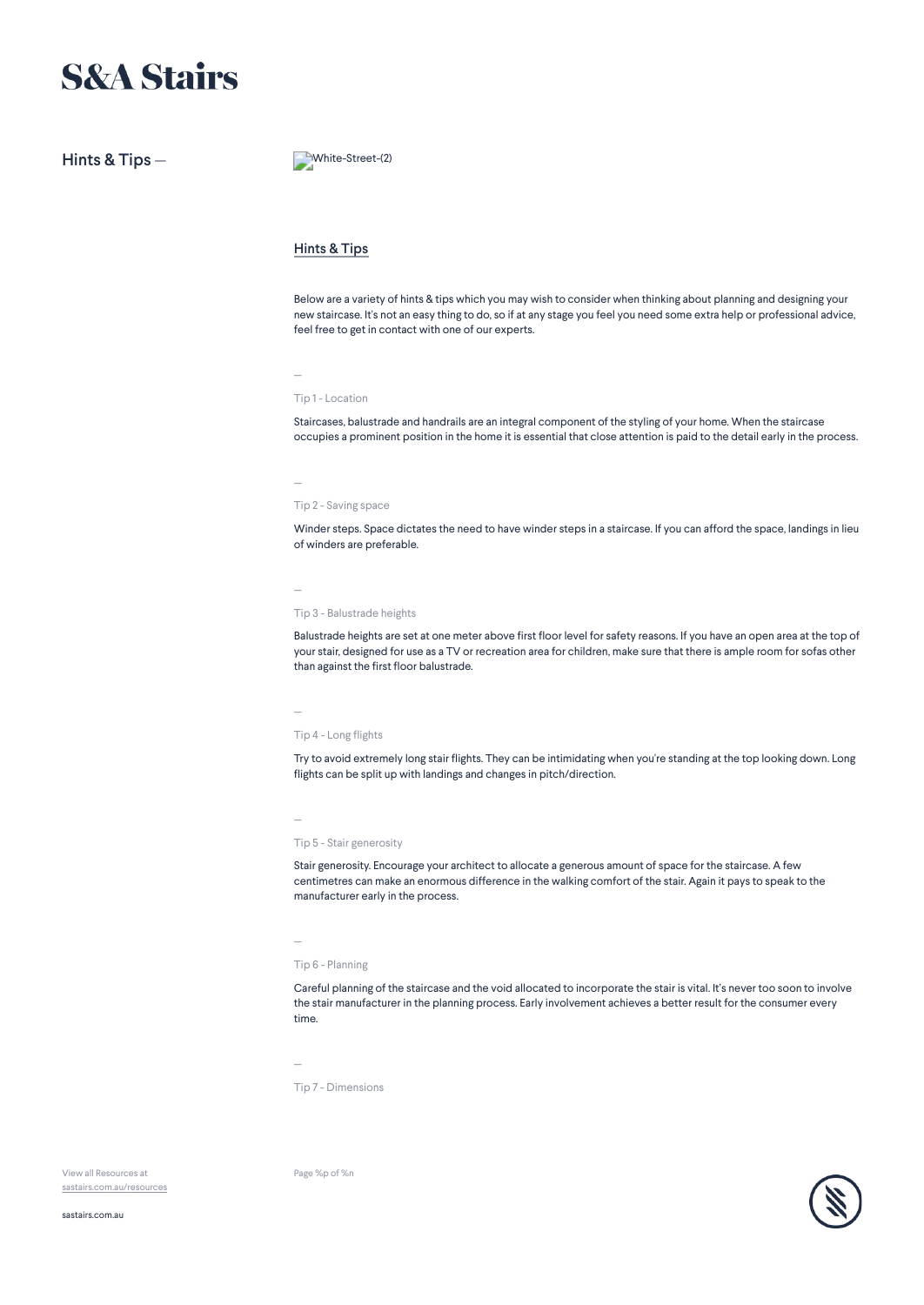When an architect or designer dimensions the stairwell, (at one meter width, for example) the end result will never be a one meter clear width with a straight flight staircase; it will be up to 150mm less than that. Constraints such as handrail finger room and balustrade on the upper level always restrict the clear width. Again planning is the best defence against disappointment.

Tip 8 - Changing plans

If changes are required to the stairwell, it's a lot easier and cheaper to change things earlier than later on in the process.

— Tip 9 - Check with the experts

If you are choosing a geometric (curved) stair and you wish it to be devoid of obvious support (floating), check with the stair manufacturer rather than accept the designer's guarantees.

—

—

### Tip 10 - Design

If you are unsure about what style of stair best suits your period of home ask us for advice. We can help you design and build stairs that will suit any recognised style of architecture, even one that's unique to you.

—

#### Tip 11 - Colour variation

Being a natural product, all timber is subject to variation of colour and grain. We always match our colours and grains, though, it is always hard to find a seemless match. If you're worried about variation, we can help you chose a species of timber that minimises the issue.

Tip 12 - Safety

—

We all loved playing around the staircase when we were kids. They are the closest thing to monkey bars in any suburban home. While it's a source of great inspiration for your young kids, the stair also presents some dangers. Never mind, they are easy to fix. There are products available that provide temporary barriers at the stairs entrance. It provides all the necesary protection for as long as your kids are learning. You can also build more permanent features,

#### —

#### Tip 13 - Continuous handrail

but often dampen the staircases natural beauty.

Continuous handrail doesn't stop and start at a newel post or where the stair changes direction. It continues in smooth curves from the bottom of the stair to the top. Continuous handrail is an art form and an old world technique in producing a barrier. It is particularly important to seek advice should your stair require continuous hand railing. This type of handrail design is extremely technical and the result is totally dependent on the knowledge and expertise of the maker. The line of the handrail is critical when creating a timeless feature staircase and without this attention to harmony between the staircase and balustrading the whole focal point can fail.

#### —

#### Tip 14 - Component positioning

Riser positions, the size of handrails, the line of best fit between the riser lines, position of balusters, internal and external radius, are all consideration for the craftsman, while constantly considering not exposing the wreathing components to short gain. Over use of short gain can greatly weaken the rail at points where it requires the greatest strength.

—

#### Tip 15 - Finishing

Page %p of %n

Are you painting or polishing your staircase? If you don't know, then you could consider a few of these suggestions.

View all Resources at [sastairs.com.au/resources](https://sastairs.com.au/)